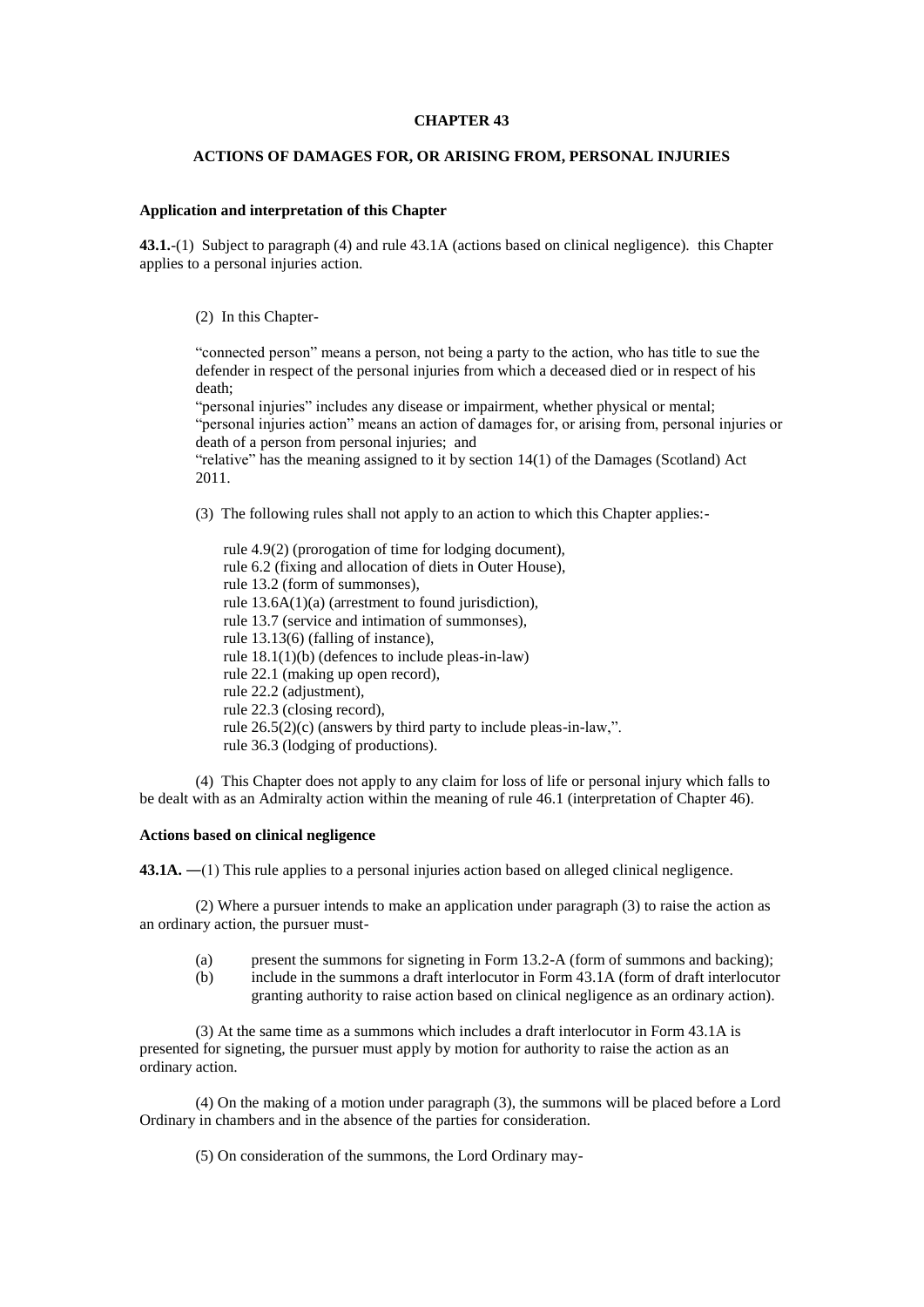- (a) after considering the likely complexity of the action and being satisfied that the efficient determination of the action would be served by doing so, grant authority for the cause to proceed as an ordinary action by signing the draft interlocutor in the summons; or
- (b) fix a hearing.

(6) The Keeper of the Rolls must notify the parties of the date and time of any hearing under paragraph  $(5)(b)$ .

(7) At a hearing under paragraph (5)(b), the Lord Ordinary may-

- (a) refuse the application; or
- (b) after considering the likely complexity of the action and being satisfied that the efficient determination of the action would be served by doing so, grant authority for the cause to proceed as an ordinary action by signing the draft interlocutor in the summons.

(8) Where the Lord Ordinary grants an application under paragraph (3) in respect of a summons-

- (a) this Chapter does not apply to a cause commenced by that summons; but
- (b) the following rules apply despite subparagraph (a)-
	- (i) rule 43.11 (applications for interim payments of damages);
	- (ii) rule 43.12 (adjustment on final decree);
	- (iii) rule 43.13 (applications for further damages).

(9) In this rule-

"clinical negligence" means a breach of duty of care by a health care professional in connection with that person's diagnosis or the care and treatment of any person, by act or omission, while the health care professional was acting in a professional capacity; and

"health care professional" includes-

- (a) a registered medical practitioner;
- (b) a registered nurse; or
- (c) any other member of a profession regulated by a body mentioned in section 25(3) (the Professional Standards Authority for Health and Social Care) of the National Health Service Reform and Health Care Professions Act 2002.

## **Form of summons**

**43.2.**(1) The summons shall be in Form 43.2-A and there shall be annexed to it a brief statement containing-

- (a) averments in numbered paragraphs relating only to those facts necessary to establish the claim; and
- (b) the names of every medical practitioner from whom, and every hospital or other institution in which, the pursuer or, in an action in respect of the death of a person, the deceased received treatment for the personal injuries.

(2) An application for an order under section 12(2)(a) of the Administration of Justice Act 1982 (provisional damages for personal injuries) shall be made by including in the summons a conclusion for provisional damages; and, where such an application is made, averments as to the matters referred to in paragraphs (a) and (b) of section  $12(1)$  of that Act shall be included in the statement made under paragraph (1)(a).

(3) In paragraph (2) above "provisional damages" means the damages referred to in section 12(4)(a) of the Administration of Justice Act 1982.

(4) A summons may include-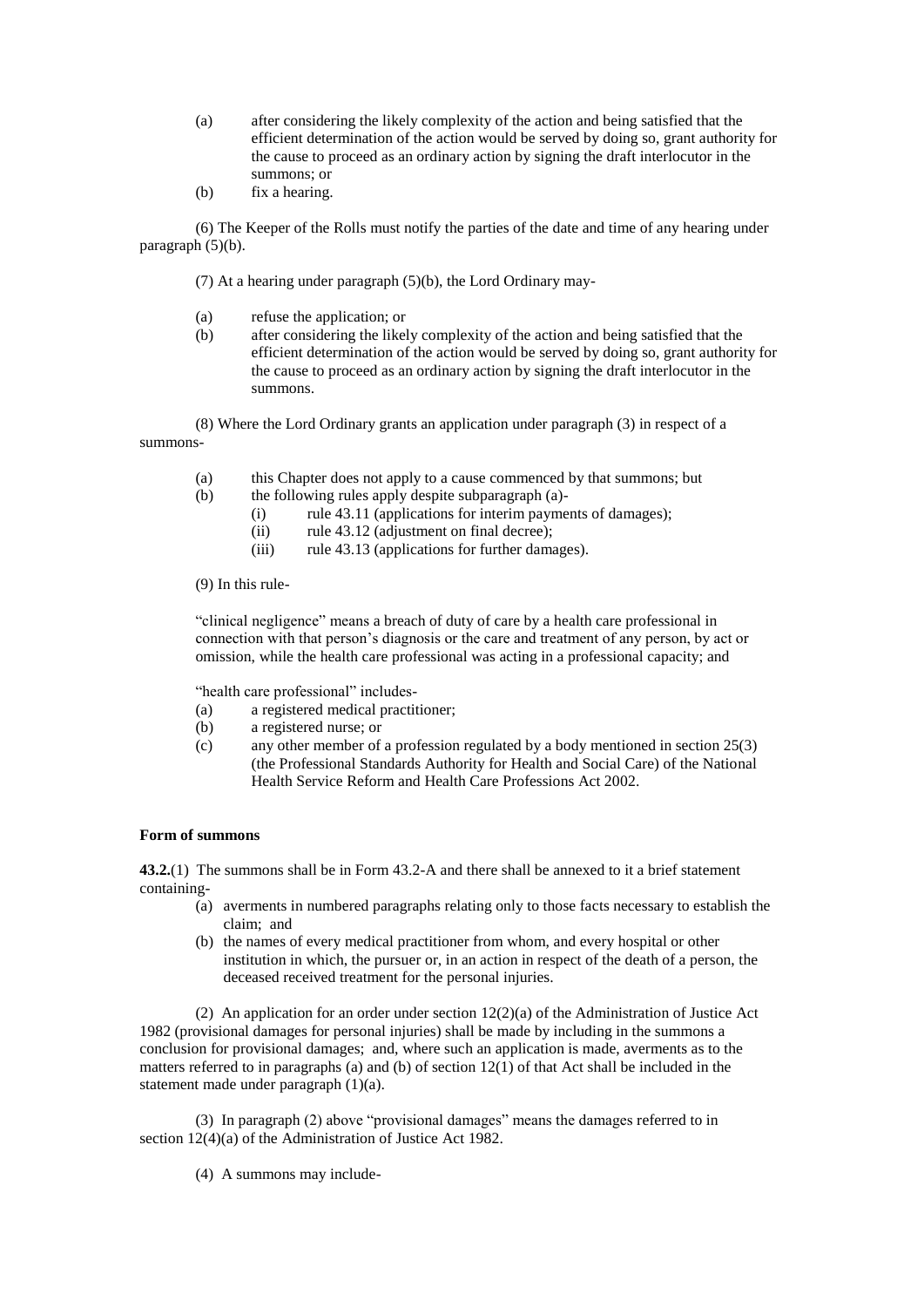- (a) warrants for intimation insofar as permitted under these Rules; and
- (b) a specification of documents in Form 43.2-B.

(5) In relation to an action to which this Chapter applies, any references to the condescendence of a summons and to articles of the condescendence shall be construed as a reference to the statement required under paragraph (1) above and numbered paragraphs of that statement.

# **Service and calling of summons**

**43.3.-**(1) Where a summons in an action to which this Chapter applies is to be executed, a copy of the summons which has passed the signet shall be-

- (a) served on the defender with a citation in Form 43.3 attached to it; and
- (b) intimated to any person named in a warrant for intimation.

(2) Where a summons has not called within three months and a day after the date of signeting, the instance shall fall.

(3) Where a summons cannot be served within the period of notice determined in accordance with rule 13.4 and called before the expiry of the period mentioned in paragraph (2), the court may-

- (i) on the application of the pursuer by motion; and
- (ii) on cause shown,

extend that period.

(4) An application under paragraph (3) shall be made before the expiry of the period mentioned in paragraph (2).

# **Inspection and recovery of documents**

**43.4.**-(1) This rule applies where the summons contains a specification of documents by virtue of rule 43.2(4)(b).

(2) Upon signet an order granting commission and diligence for the production and recovery of the documents mentioned in the specification shall be granted and the Deputy Principal Clerk of Session shall certify Form 43.2-B to that effect.

(3) An order under paragraph (2) shall be treated for all purposes as an interlocutor of the court granting commission and diligence signed by the Lord Ordinary.

(4) The pursuer may serve an order under paragraph (2) and the provisions of rule 35.3 or 35.3A shall thereafter apply, subject to any necessary modifications, as if the order were an order obtained on an application made under rule 35.2(1)(a).

(5) Nothing in this rule shall affect the right of a party to apply under rule 35.2 for a commission and diligence for recovery of documents or for an order under section 1 of the Administration of Justice (Scotland) Act 1972 in respect of any document or other property not mentioned in the specification annexed to the summons.

## **Motions to dispense with timetable**

**43.5.**-(1) Any party to an action may, within 28 days of the lodging of defences, by motion apply to have the action withdrawn from the procedure in this Chapter and to be appointed to proceed as an ordinary action.

(2) No motion under paragraph (1) shall be granted unless the court is satisfied that there are exceptional reasons for not following the procedure in this Chapter.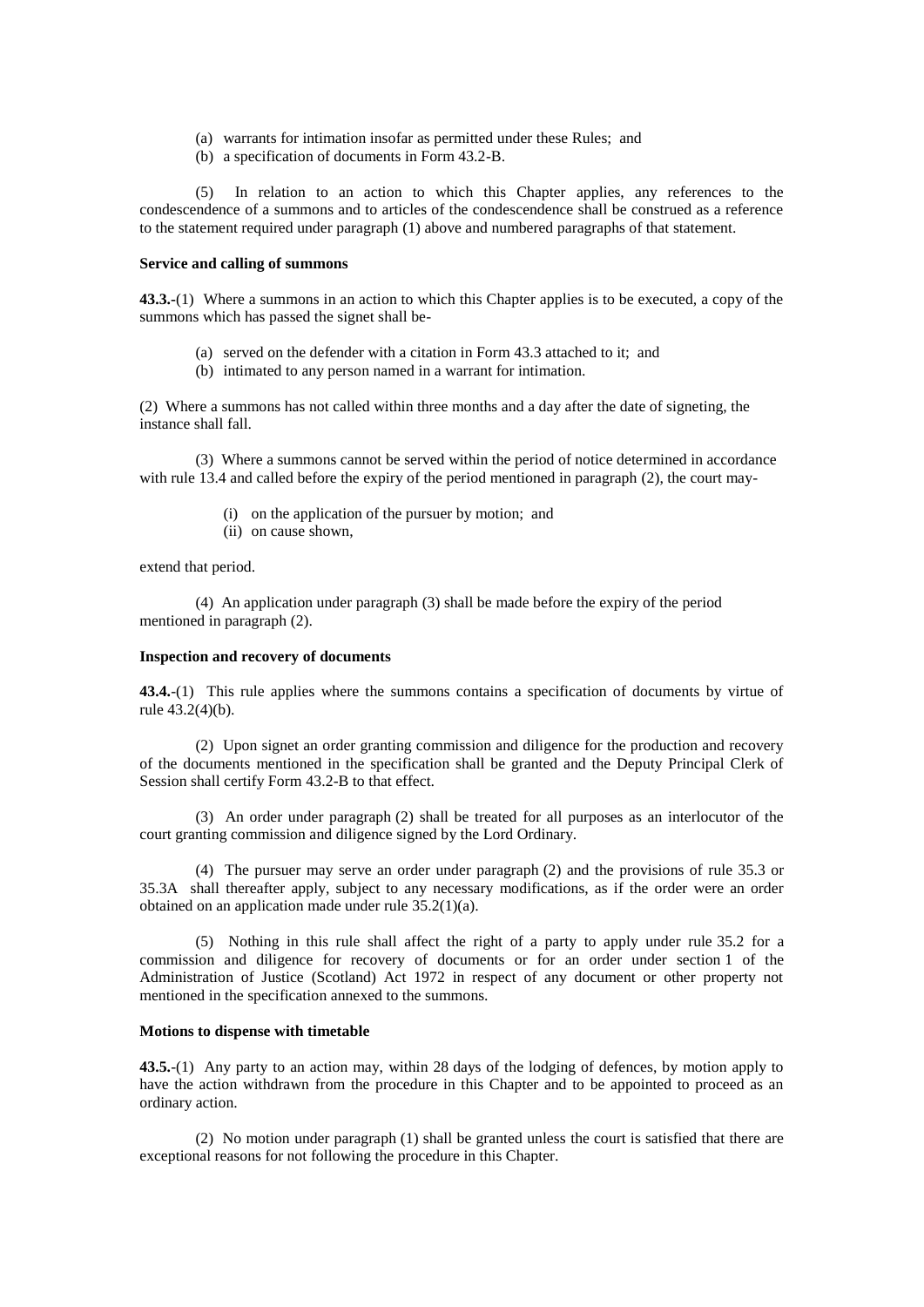(3) In determining whether there are exceptional reasons justifying the granting of a motion made under paragraph (1), the Lord Ordinary shall have regard to-

- (a) the likely need for detailed pleadings;
- (b) the length of time required for preparation of the action; and
- (c) any other relevant circumstances.
- (4) Where the court appoints the cause to proceed as an ordinary action under paragraph (1)-
- (a) the pursuer shall, within seven days, lodged an open record in terms of rule 22.1;
- (aa) on the application of a party by motion, the court may, if satisfied that it is appropriate
	- (i) ordain a party to lodge a medical report which would have been lodged under Chapter 43 had the action not been withdrawn from that procedure;
	- (ii) ordain a party to lodge a statement of valuation of claim which would otherwise have been lodged under rule 43.9:
	- (iii) ordain the parties to hold a pre-trial meeting which would otherwise have been held under rule 43.10, and to lodge a minute of such meeting within such period as the court deems appropriate; and
- (b) rules 43.11, 43.12 and 43.13 shall apply to the action.

## **Allocation of diets and timetables**

**43.6.**-(1) The Keeper of the Rolls shall, on the lodging of defences or, where there is more than one defender the first lodging of defences-

- (a) allocate a diet of proof for the action;
- (b) issue a timetable stating the date mentioned in sub-paragraph (a) and calculated by reference to periods specified from time to time by the Lord President, in accordance with which-
	- (i) an application for a third party notice under rule 26.1 may be made;
	- (ii) the pursuer may serve a commission for recovery of documents under rule 43.4;
	- (iii) parties may adjust their pleadings;
	- (iv) the pursuer shall lodge a statement of valuation of claim in process;
	- (v) the pursuer shall lodge a record;
	- (vi) the defender (and any third party to the action) shall lodge a statement of valuation of claim in process;
	- (vii) the parties shall each lodge in process a list of witnesses together with any productions upon which they wish to rely; and
	- (viii) the pursuer shall lodge in process the minute of the pre-trial meeting.

(2) A timetable issued under paragraph (1) shall be in Form 43.6 and shall be treated for all purposes as an interlocutor of the court signed by the Lord Ordinary; and so far as the timetable order is inconsistent with any provision in these rules which relates to a matter to which the timetable relates, the timetable shall prevail.

(3) Where a party fails to comply with any requirement of a timetable the Keeper of the Rolls may put the cause out to be heard on the By Order roll.

(4) The pursuer shall lodge two copies of the record, which shall consist of the pleadings of the parties, in process by the date specified in the timetable and shall at the same time send one copy to the defender and any other parties.

(5) The pursuer shall, on lodging the copies of the record as required by paragraph (4), enrol a motion craving the court-

- (a) to allow to parties a preliminary proof on specified matters;
- (b) to allow a proof;
- (c) to allow issues for jury trial; or
- (d) to make some other specified order.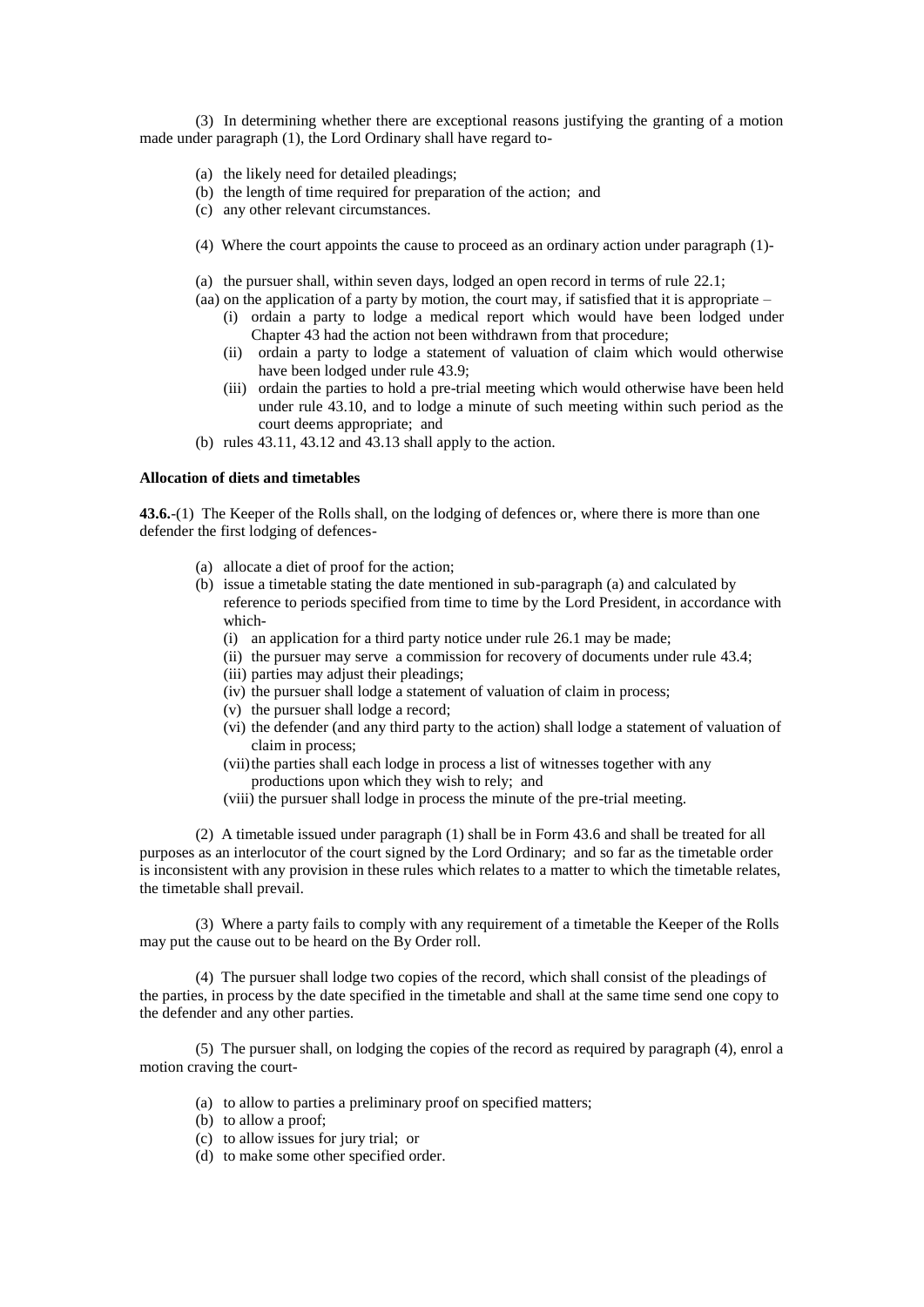(5A) The pursuer shall include in the enrolled motion under paragraph (5) his estimate of the likely duration of the preliminary proof, proof or jury trial, or any other hearing sought, and request that the diet be allocated accordingly.

(5B) If any party considers that the estimate included under paragraph (5A) is too low, he shall record upon the enrolled motion his own estimate.

(5C) Any estimate included or recorded by a party under paragraph (5A) or (5B) shall be certified in Form 43.6A by that party's solicitor or by any counsel or other person having a right of audience instructed by that party to represent him at the preliminary proof, proof, jury trial or other hearing, as the case may be.

(5D) A certificate under paragraph (5C) shall be lodged –

- (a) where it relates to an estimate included under paragraph (5A) at the time of enrolling the motion under paragraph (5);
- (b) where it relates to an estimate recorded under paragraph (5B) at the time of recording that estimate.

(6) In the event that any party proposes to ask the court to make any order other than one of those specified in sub-paragraphs (b) or (c) of paragraph (5), that party shall, on enrolling or opposing (as the case may be) the pursuer's motion, specify the order to be sought and give full notice in the motion or notice of opposition, of the grounds thereof.

(8) A production which is not lodged in accordance with paragraph  $(1)(b)(vii)$  shall not be used or put in evidence at a proof unless-

- (a) by consent of parties; or
- (b) with the leave of the court on cause shown and on such conditions, if any, as to expenses or otherwise as the court thinks fit.

(9) In a cause which is one of more than one cause arising out of the same cause of action, the court may-

- (a) on the motion of a party to that cause; and
- (b) after hearing parties to all those causes,

appoint that cause or any other of those causes to be the leading cause and to sist the other causes pending the determination of the leading cause.

(10) In this rule, "pursuer" includes additional pursuer, noter or minuter, as the case may be.

#### **Hearings on the By Order roll**

**43.7.**-(1) Where the Keeper of the Rolls puts a case out to be heard on the By Order roll under paragraphs (3) or (7) of rule 43.6 or paragraph (3) of rule 43.10 he shall-

- (a) put the cause out to be heard not less than seven days after the date of the notice referred to in sub-paragraph (b) on the By Order roll; and
- (b) give notice to the parties to the action-
	- (i) of the date of the hearing of the cause on the By Order roll; and
	- (ii) requiring the party in default to lodge in process a written explanation as to why the timetable has not been complied with and to intimate a copy to all other parties, not less than two clear working days before the date of the hearing.

(2) At a hearing on the By Order roll under any of the provisions mentioned in the foregoing paragraph, the Lord Ordinary-

(a) shall consider any explanation provided by the party in default;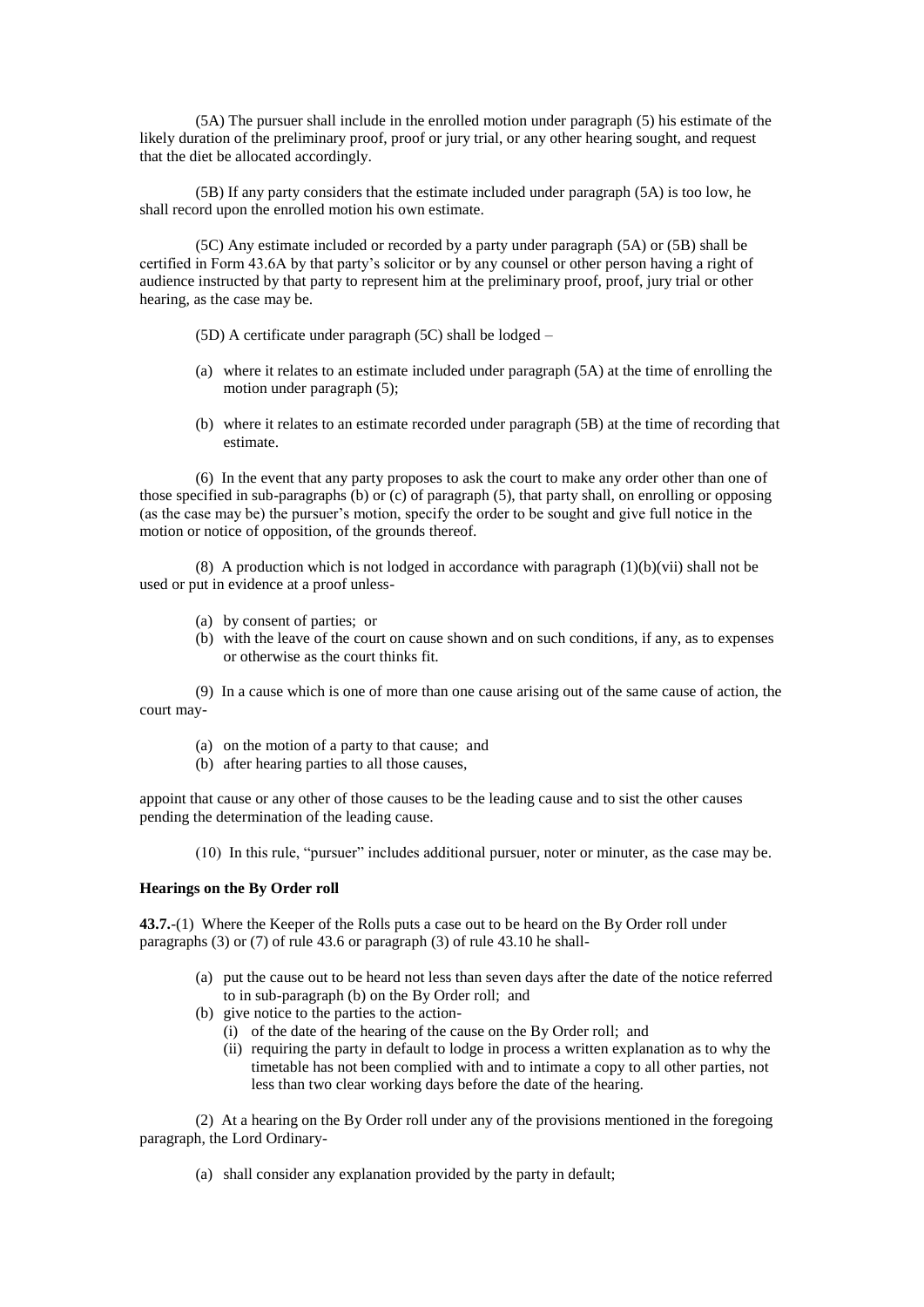- (b) may award expenses against that party; and
- (c) may make any other appropriate order, including decree of dismissal.

(3) Expenses awarded under paragraph (2)(b) shall not exceed the expenses of the process before the date of the hearing on the By Order roll.

# **Applications for sist or for variation of timetable order**

**43.8.**-(1) The action may be sisted or the timetable issued under rule 43.6 may be varied by the court on an application by any party to the action by motion.

- (2) An application under paragraph (1)
- (a) shall be placed before the Lord Ordinary; and
- (b) shall be granted only on cause shown.
- (3) Any sist of an action shall be for a specific period.

(4) Where a timetable issued under rule 43.6 is varied under this rule, the Keeper of the Rolls shall issue a revised timetable in Form 43.6.

(5) A revised timetable issued under paragraph (4) shall have effect as if it were a timetable issued under rule 43.6 and any reference in this Chapter to any action being taken in accordance with the timetable shall be construed as a reference to its being taken in accordance with the timetable as varied under this rule.

# **Statements of valuation of claim**

**43.9.**-(1) Each party to an action shall make a statement of valuation of claim in Form 43.9.

(2) A statement of valuation of claim (which shall include a list of supporting documents) shall be lodged in process.

- (3) Each party shall, on lodging a statement of valuation of claim―
- (a) intimate the list of documents included in the statement of valuation of claim to every other party; and
- (b) lodge each of those documents.
- (6) Nothing in paragraph (3) shall affect -
- (a) the law relating to, or the right of a party to object to the recovery of a document on the ground of, privilege or confidentiality; or
- (b) the right of a party to apply under rule 35.2 for a commission and diligence for recovery of documents or an order under section 1 of the Administration of Justice (Scotland) Act 1972.

(7) Without prejudice to paragraph (2) of rule 43.7 (hearings on the By Order roll), where a party has failed to lodge a statement of valuation of claim in accordance with a timetable issued under paragraph (2) of rule 43.6 (allocation of diets and timetables) the court may at a hearing of the cause on the By Order roll under paragraph (3) of that rule -

- (a) where the party in default is the pursuer, dismiss the action; or
- (b) where the party in default is the defender, grant decree against the defender for an amount not exceeding the amount of the pursuer's valuation.

#### **Pre-trial meetings**

**43.10**.-(1) For the purposes of this rule, a pre-trial meeting is a meeting between the parties to-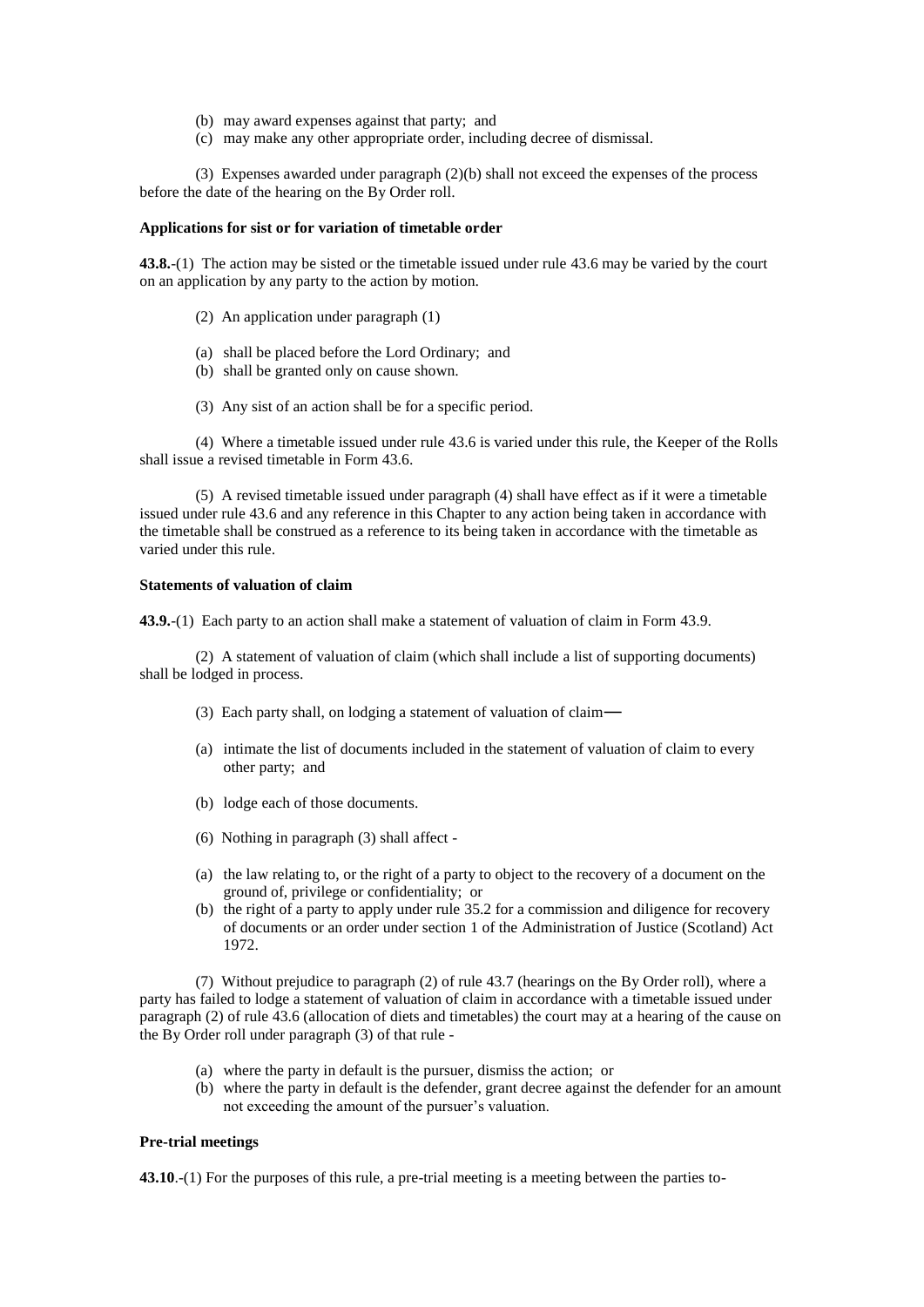- (a) discuss settlement of the action; and
- (b) agree, so far as is possible, the matters which are not in dispute between them.

(2) A pre-trial meeting must-

- (a) be held not later than four weeks before the date assigned for the proof or trial; and
- (b) be attended by parties-
	- (i) in person; or
	- (ii) by means of video-conference facilities.

(3) A joint minute of a pre-trial meeting, made in Form 43.10 (minute of pre-trial meeting), must be lodged in process by the pursuer not later than three weeks before the date for the proof or trial.

(4) Where a joint minute in Form 43.10 has not been lodged in accordance with paragraph (3) and by the date specified in the timetable, the Keeper of the Rolls must put the case out to be heard on the By Order roll.

(5) If a party is not in attendance during the pre-trial meeting, the representative of such party must have access to the party or another person who has authority to commit the party in settlement of the action.

# **Application for interim payments of damages**

**43.11**.-(1) A pursuer may, at any time after defences have been lodged, apply by motion for an order for interim payment of damages to him by the defender or, where there are two or more of them, by any one or more of them.

(2) The pursuer shall give written intimation of a motion under paragraph (1) to every other party not less than 14 days before the date on which the motion is enrolled.

- (3) On a motion under paragraph (1), the court may ordain -
- (a) any defender who has admitted liability to the pursuer; or
- (b) where the court is satisfied that, if the action proceeded to proof, the pursuer would succeed on the question of liability without any substantial finding of contributory negligence on his part, or on the part of any person in respect of whose injury or death the claim of the pursuer arises, and would obtain decree for damages, any defender who has not admitted liability to the pursuer in the action,

to make an interim payment to the pursuer of such amount as it thinks fit, not exceeding a reasonable proportion of the damages which, in the opinion of the court, are likely to be recovered by the pursuer.

(4) Any such payment may be ordered to be made in one lump sum or otherwise as the court thinks fit.

(5) No order shall be made against a defender under this rule unless it appears to the court that the defender is -

- (a) a person who is insured in respect of the claim of the pursuer;
- (aa) a person who is not insured but in respect of whose liability the Motor Insurers' Bureau will be liable to make payment;
- (b) a public authority; or
- (c) a person whose means and resources are such as to enable him to make the interim payment.

(6) Notwithstanding the grant or refusal of a motion for an interim payment, a subsequent motion may be made where there has been a change of circumstances.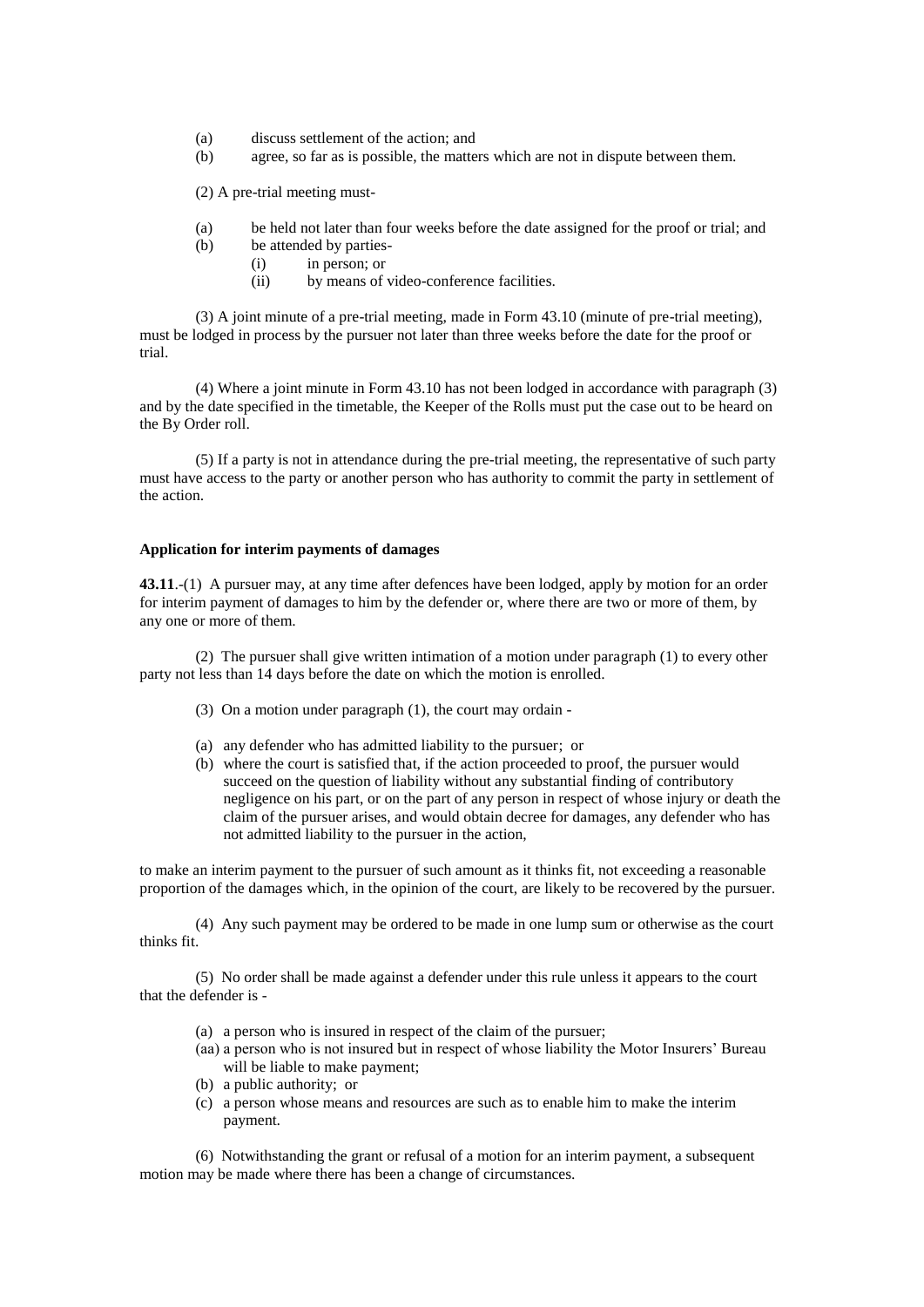(7) Subject to Part IV (management of money payable to children), any interim payment shall be made to the pursuer unless the court otherwise directs.

(8) This rule shall, with the necessary modifications, apply to a counterclaim for damages for personal injuries made by the defender.

(9) In this rule "defender" includes a third party against whom the pursuer has a conclusion for damages.

(10) For the purposes of this rule, the reference in paragraph (5)(a) to a person who is insured in respect of the claim of a pursuer includes a reference to a person in respect of whose liability an insurer under section 151 of the Road Traffic Act 1988(**a**) will be liable to make payment.

# **Adjustment on final decree**

**43.12**.- Where a defender has made an interim payment order under rule 43.11(3), the court may make such order, when final decree is pronounced, with respect to the interim payment as it thinks fit to give effect to the final liability of that defender to the pursuer; and in particular may order -

- (a) repayment by the pursuer of any sum by which the interim payment exceeds the amount which that defender is liable to pay the pursuer; or
- (b) payment by any other defender or a third party of any part of the interim payment which the defender who made it is entitled to recover from him by way of contribution or indemnity or in respect of any remedy or relief relating to, or connected with, the claim of the pursuer.

# **Applications for further damages**

**43.13.**-(1) An application for further damages by a pursuer in respect of whom an order under section 12(2)(b) of the Administration of Justice Act 1982 has been made shall be made by minute and shall include -

- (a) a conclusion in Form 43.13-A; and
- (b) averments in the statement of facts supporting that conclusion.

(2) On lodging such a minute in process, the pursuer shall apply by motion for warrant to serve the minute on -

- (a) every other party; and
- (b) where such other party is insured or otherwise indemnified, his insurer or indemnifier, if known to the pursuer.

(3) A notice of intimation in Form 43.13-B shall be attached to the copy of the minute served on a warrant granted on a motion under paragraph (2).

(4) Any such party, insurer or indemnifier may lodge answers to such a minute in process within 28 days after the date of service on him.

# **Actions by connected persons**

1

**43.14**.-(1) This rule applies in an action of damages in which, following the death of any person from personal injuries, damages are claimed –

- (a) in respect of the injuries from which the deceased died; or
- (b) in respect of the death of the deceased.

<sup>(</sup>a) 1988 c.52. Section 151 was amended by the Road Traffic Act 1991 (c.40), Schedule 8, paragraph 1 and by S.I. 2007/1426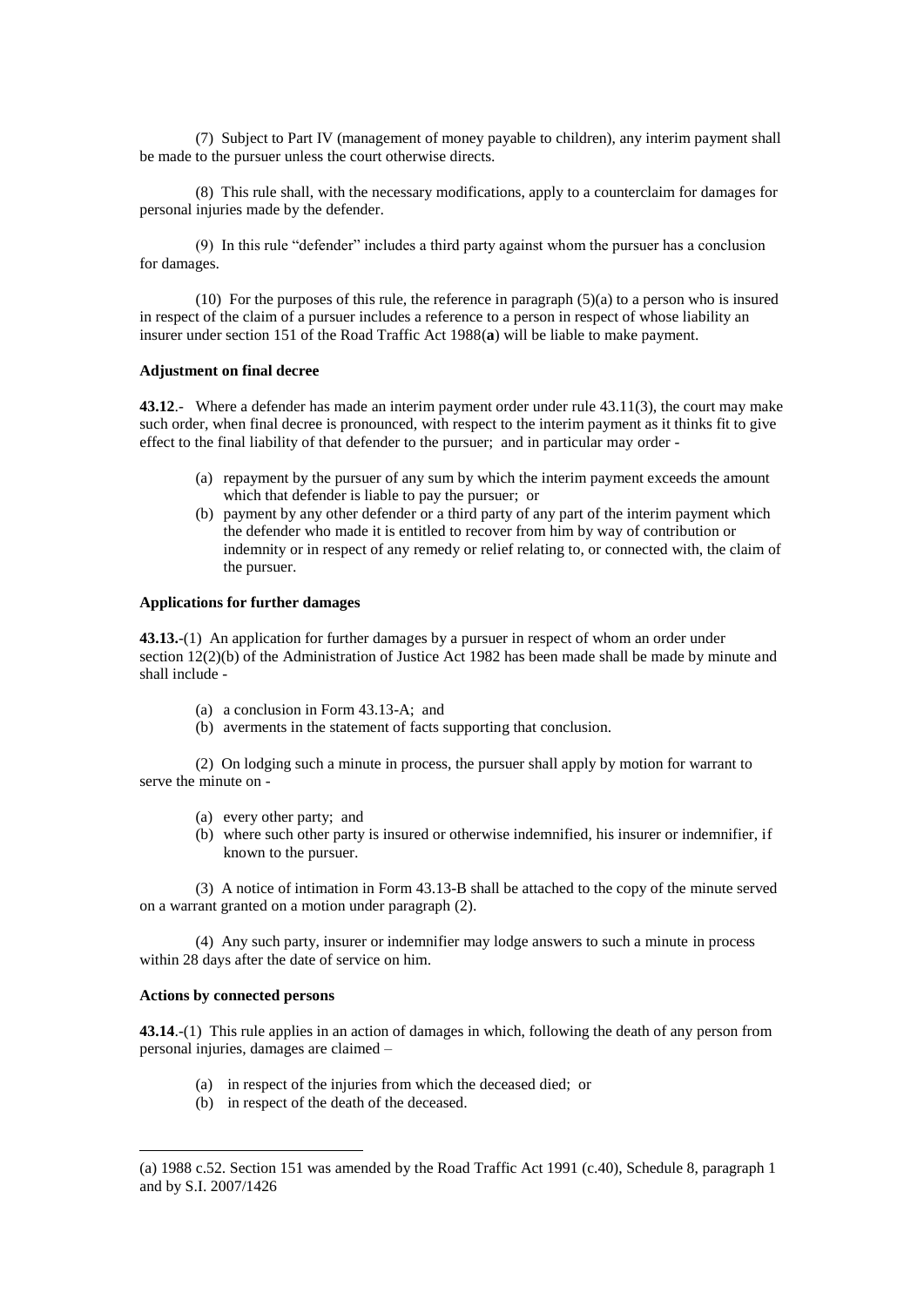- (2) The pursuer shall aver in the condescendence, as the case may be -
- (a) that there are no connected persons;
- (b) that there are connected persons, being persons specified in the warrant for intimation; or
- (c) that there are connected persons in respect of whom intimation should be dispensed with on the ground that -
	- (i) the names or whereabouts of such persons are not known to, and cannot reasonably be ascertained by, the pursuer; or
	- (ii) such persons are unlikely to be awarded more than the sum of £200 each.

#### **Warrants for intimation in actions by connected persons**

**43.15**.-(1) Where the pursuer makes averments under rule 43.14(2)(b) (existence of connected persons), he shall insert a warrant for intimation in the summons in the following terms:-

"Warrant to intimate to (*name and address*) as a person who is believed to have title to sue the defender in an action in respect of the personal injuries from which the late (*name and last place of residence*) died [*or* the death of the late (*name and last place of residence*)]".

(2) A notice of intimation in Form 43.15 shall be attached to the copy of the summons where intimation is given on a warrant under paragraph (1).

#### **Applications to dispense with intimation in actions by connected persons**

**43.16**.-(1) Where the pursuer makes averments under rule 43.14(2)(c) (dispensing with intimation to connected persons), he shall apply by motion for an order to dispense with intimation.

- (2) In determining a motion under paragraph (1), the court shall have regard to -
- (a) the desirability of avoiding multiplicity of actions; and
- (b) the expense, inconvenience or difficulty likely to be involved in taking steps to ascertain the name or whereabouts of the connected person.

(3) Where the court is not satisfied that intimation to a connected person should be dispensed with, it may -

- (a) order intimation to a connected person whose name and whereabouts are known;
- (b) order the pursuer to take such further steps as it may specify in the interlocutor to ascertain the name or whereabouts of any connected person; and
- (c) order that such advertisement be made in such manner, in such place and at such times as it may specify in the interlocutor.

#### **Subsequent disclosure of connected persons**

**43.17** Where the name or whereabouts of a person, in respect of whom the court has dispensed with intimation on a ground specified in rule  $43.14(2)(c)$  (dispensing with intimation to connected persons), subsequently becomes known to the pursuer while the action is depending before the court, the pursuer shall apply by motion under rule  $13.8(1)$  (warrants after signeting) for a warrant for intimation to such a person; and such intimation shall be made in accordance with rule 43.15(2).

## **Connected persons entering process**

**43.18**.-(1) A connected person may apply to the court by minute in the process of the action craving leave to be sisted as an additional pursuer to the action.

(2) Any such minute shall be placed before the Lord Ordinary who may grant the minute and shall make such order as he considers appropriate, having regard to the provisions in this Chapter.